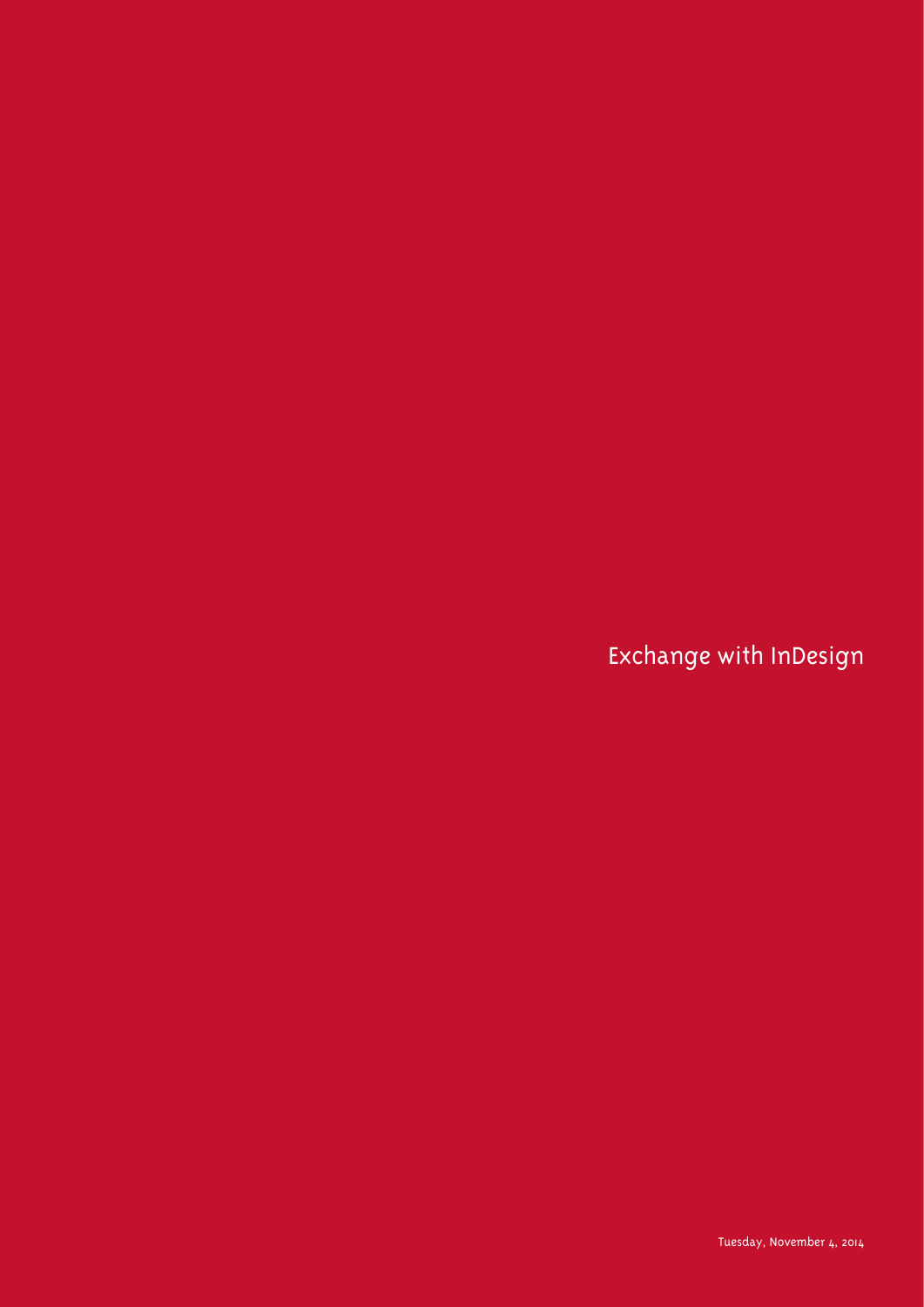With the "IDML" module, you can exchange documents between VivaDesigner and the layout program "InDesign" on the basis of the IDML format. VivaDesigner can import documents in IDML format and also save them in IDML format according to the version in use. Both VivaDesigner and InDesign offer very comprehensive tools for layout and typography. With regard to functionality, both programs are similar, but there are however both conceptual and functional differences that are mostly to be found in the detail.

## Introduction

It would be going too far to examine all the differences in detail. In this chapter we have tried to explain the most important points that should be considered when transferring data.

A general rule of thumb is that you should always compare an imported or exported document with the original. Whether you have to edit a document in VivaDesigner or in InDesign depends on the complexity and the construction of the document. It is possible in many cases to take over the documents "one to one" with their original without having to edit them further. If you are planning a regular exchange between VivaDesigner and InDesign, please refer to VIVA with appropriate example documents. VIVA will on requirement make a corresponding feasibility analysis and advises customers on such projects. The same goes for users who have questions and problems regarding the import of data.

### Note:

The import and export of IDML files follows on the basis of the VivaXML AddIn. If your program does not possess a licence for the VivaXML AddIn, you cannot import any files in IDML format. Users of a "Free Edition" can import files in IDML format, but cannot export or save any files in IDML format.

## Technical tips for import

With the IDML import module, you can import Adobe InDesign documents in IDML format with effect from Version 6 (CS4) and edit them in VivaDesigner. When importing IDML files, all pages, the page format and all closed text and picture objects with content and all lines will be imported. Furthermore, all colors and style sheets will also be imported.

### Documents and pages

VivaDesigner imports all document and master pages, including the names of the master pages, page numbering and page order, and at the same time takes over the name of the original file.

With effect from Adobe InDesign Version 7 (CS5), it is possible to define several page formats in one document. These different page formats will not be taken over.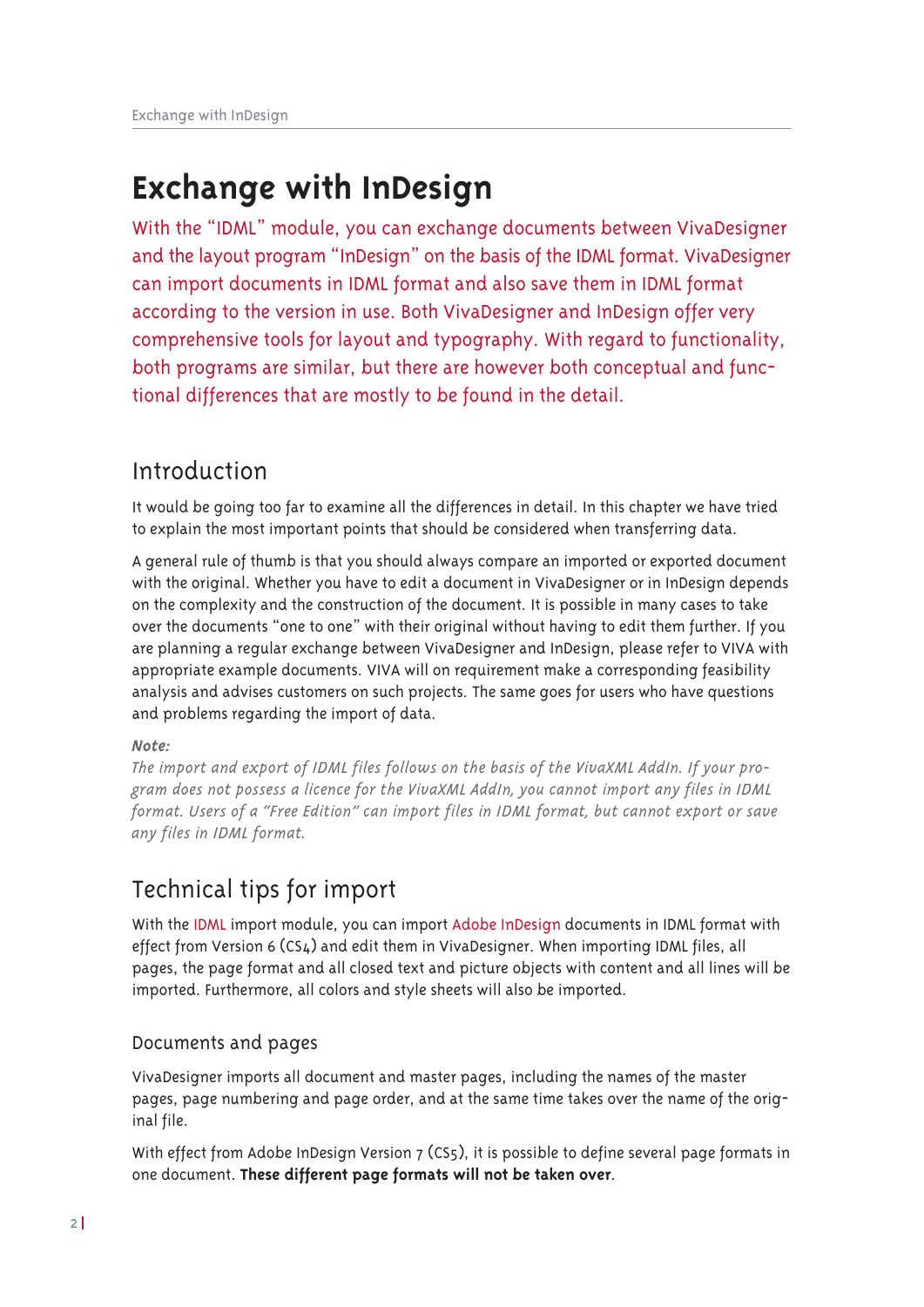### Objects

VivaDesigner imports all closed rectangular and oval graphic, text and picture objects as well as lines and multiple lines.

- For all imported objects, all co-ordinates, rotation, transparencies (incl. opacity), colors, frames (outline) will be taken over correctly. Since both programs contain differing line types, only some line types can be taken over.
- For all imported picture objects, the scaling, position and rotation in the picture object will be taken over.
- For all imported text objects, the number of columns, the gutter, the text indent and the options for the first baseline will all be taken over.
- Guide lines will be taken over as quide objects.
- Text on lines and some special paths will not be taken over.
- The option Text Wrap is also taken over, but may in some cases have a different effect. When wrapping text, InDesign works differently from VivaDesigner and most other layout programs. With Text Wrap all text objects that lie underneath in the hierarchy are calculated. with InDesign it is not the hierarchy that is considered, but just the surface, no matter what hierarchy these objects have. Therefore, in InDesign, for objects positioned over another object with the option Text Wrap, the additional option Ignore Text Wrap must be selected. In VivaDesigner no option needs to be selected for this. Therefore when importing into VivaDesigner those text objects will also be displayed where in InDesign the option Ignore Text Wrap was not selected.
- When exporting to InDesign, VivaDesigner currently does not set the option Ignore Text Wrap. Text objects lying over other objects that have the option Text Wrap selected may therefore possibly not be displayed. In this case the user must set the option manually.
- With effect from Version 7.1 of VivaDesigner, objects are placed correctly on their corresponding layers. An additional option allows II objects to be placed on the first layer if required.

### Text and typography

### Character and paragraph attributes

VivaDesigner imports all text from closed rectangular and oval text objects and takes over the following attributes:

Character attributes – Font family, font face, font size, color, style (superior and inferior, capital letters. Small Caps, underline, strikethrough, both automatic and manual), character spacing (kerning), character width and height.

Paragraph attributes - Alignment (left/right, centered, justified, forced justified), indent (left, right, paragraph indent), tabs, line spacing (leading), space before/after, Widows & Orphans, paragraph rules, drop caps and hyphenation.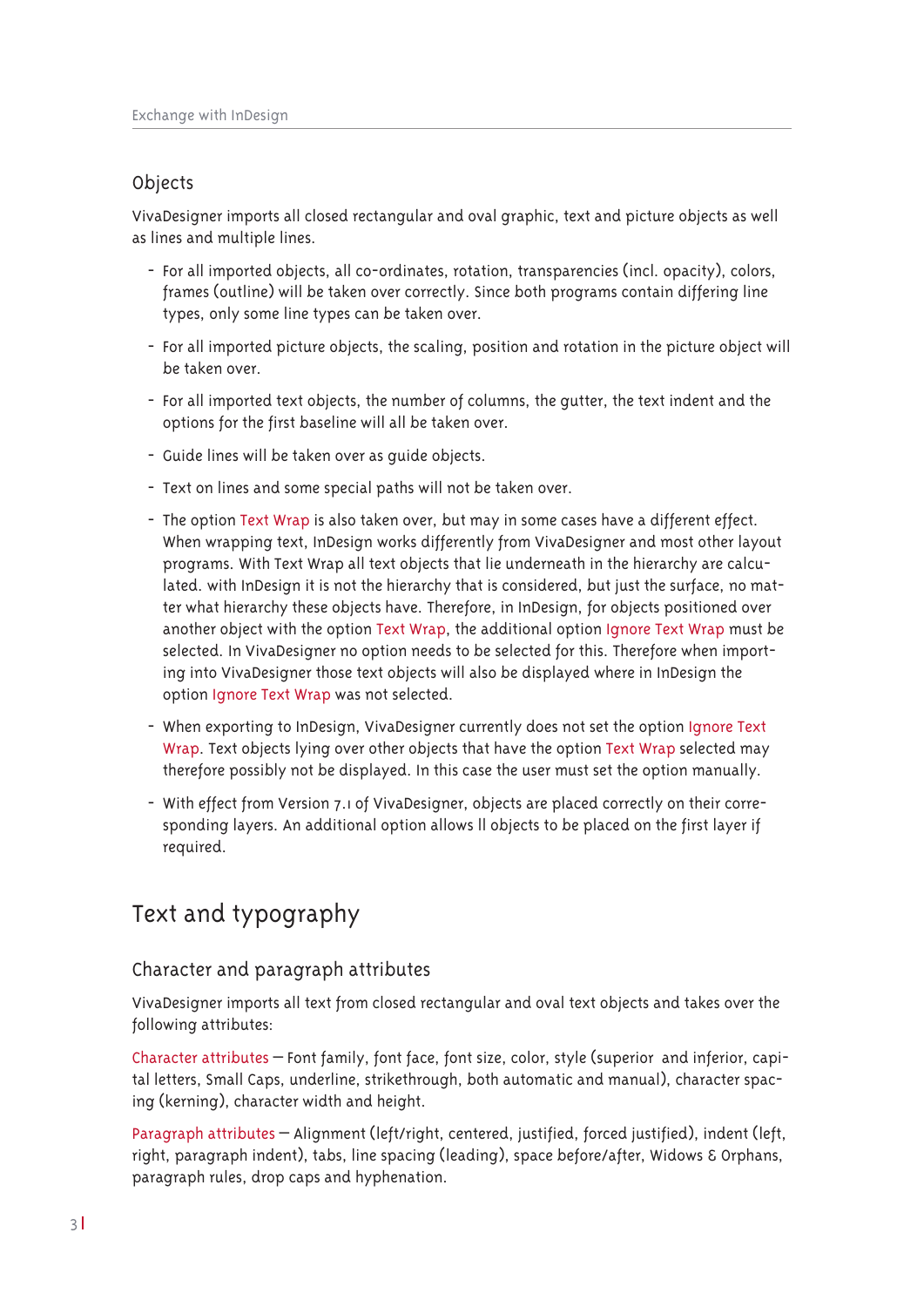Here the following must be taken into consideration: VivaDesigner prior to Version 7 worked exclusively character-oriented. Therefore it was possible to define indents or line spacing easily within a paragraph. This possibility pleased typographers and designers, but with most users it led to misunderstandings. The benefit of this flexibility was less than the work involved for the user. VIVA therefore changed this concept in Version 7. VivaDesigner now works, like InDesign, with separate character and paragraph attributes, and also offers the so-called layout attribute, with which the number of columns and the alignment of a text section within a text frame may be defined. The separation of character and paragraph attributes is identical in both programs with one exception: InDesign treats line spacing as a character attribute, while VivaDesigner (since Version 7) now treats it as a paragraph attribute.

Differing line spacing (leading) in a paragraph will be ignored with one exception when importing: If in InDesign a paragraph has a manual line break after which a new leading was set, the line break is replaced with a paragraph break on import.

### Text overflow

In the calculation and adaptation of a text object, InDesign ignores the descenders as default. This means that for InDesign the last baseline determines the height of the text object. This option may be set in VivaDesigner, and for reasons of compatibility it is switched on by default when importing. There may however still be a text overflow after importing the document, if exactly the same font on the same platform has not been used. Even if this conditioner is fulfilled, a text overflow may occur, as the two programs calculate the word spacing differently or use marginally different values for the font information or font height. To solve this problem, the program provides options to adapt the height of text objects. Please refer to the section Importing an IDML file.

### **Breaks**

Every typesetting program has its own internal and mostly secret rules for defining a line or a paragraph. Furthermore, InDesign and VivaDesigner work with different hyphenation algorithms and suppliers of dictionaries. VivaDesigner hyphenates German text on the basis of the DUDEN dictionary, and in addition offers text break qualities that InDesign does not recognize. Therefore it is most probable that the text breaks in the two programs will not be identical. In many cases this is not a problem, as the differences are mostly minimal. In individual cases this may still be a problem, for which reason we recommend that documents are compared, especially if no additional editing is to follow.

### Embedded (floating) objects

Objects embedded in the text are currently ignored (apart from tables). This function will be provided in a later version.

### Hyphenation

When importing, hyphenation settings (hyphens in a row, minimum before and minimum after) will be taken over. Both programs provide additional options that the other program does not possess. In VivaDesigner this is the setting for the hyphenation quality (e.g. word stems), in InDesign it may be defined that the last word in a column may not be hyphenated. In addition,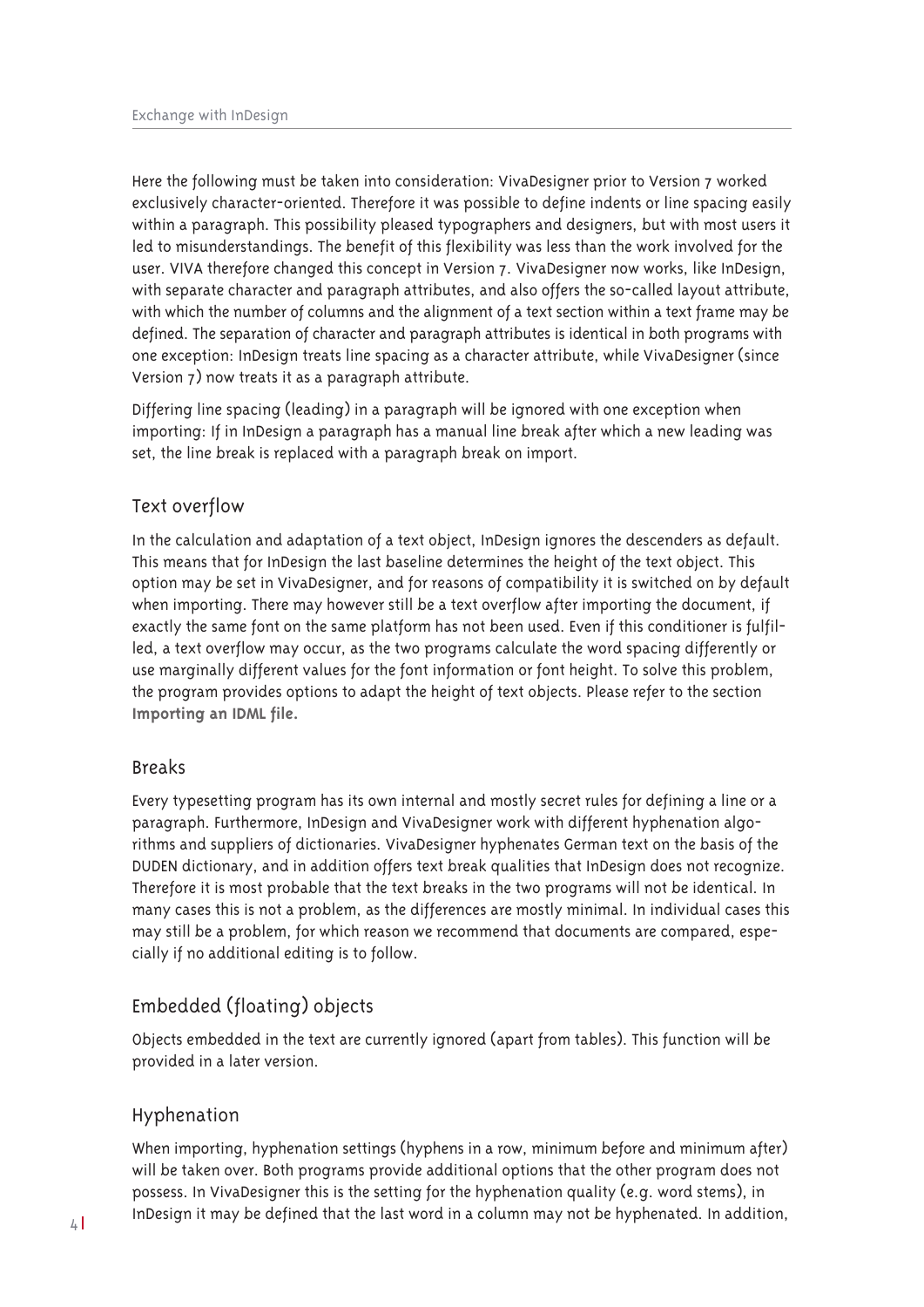the two programs have different suppliers of hyphenation dictionaries. This fact can, depending on the document. lead to an altered text break, in some cases to a text overflow.

### Images

### Preview

Like most layout programs, Adobe InDesign also normally saves a preview of imported images in the document. The path is also saved in which the original file is to be found. When the document is exported to the IDML format, the path information is retained, but the image preview is lost as Adobe InDesign does't save any binary data in this format. If the IDML file is opened in VivaDesigner, the program tries to create a preview for the appropriate picture objects. For this purpose, it needs access to the original images according to the path information saved. Since in most cases the IDML file is opened in VivaDesigner on other computers, the paths saved are generally not available. To solve this problem, the program provides suitable options to define the source of the images. Please refer to the section Importing an IDML file.

If you don't have access to the original images when importing the IDML document, the picture objects will be taken over, but the images themselves must be placed manually afterwards. You don't however need to reposition the images, as the image scaling, position and rotation within the picture object are retained.

### Formats

VivaDesigner supports the current image formats TIFF, EPS/LAY, JPG, PDF/AI, CT, BMP and PNG. The following information must be considered:

- The two native Photoshop format PSD and PSB are only supported with effect from Version 8.1 (Q1/2015). If images in the PSD or PSB format were placed in InDesign documents, VivaDesigner will not import these files into versions before 8.1. In this case you must save the image file in another format.
- EPS bitmap images are output in high resolution in all output formats, EPS vector graphics are only output in high resolution in PostScript. We therefore recommend avoiding the use of vector graphics in EPS format and using vector images in PDF format instead. The benefit of the PDF format lies in the higher preview quality in VivaDesigner.

### Tables

InDesign and VivaDesigner are able to create tables, but in different ways: While InDesign can only display a table in a text object, a table in VivaDesigner is an independent object that can also be anchored in a text object. In VivaDesigner, tables are therefore handled in the same way as all other anchored objects. InDesign makes an exception here, as tables always take up a complete line. Text before or after a table in the same line is not possible. Furthermore, InDesign ignores the preset line spacing for tables, while the attribute is applied for other anchored objects. VivaDesigner applies this with the appropriate options in an anchored table object.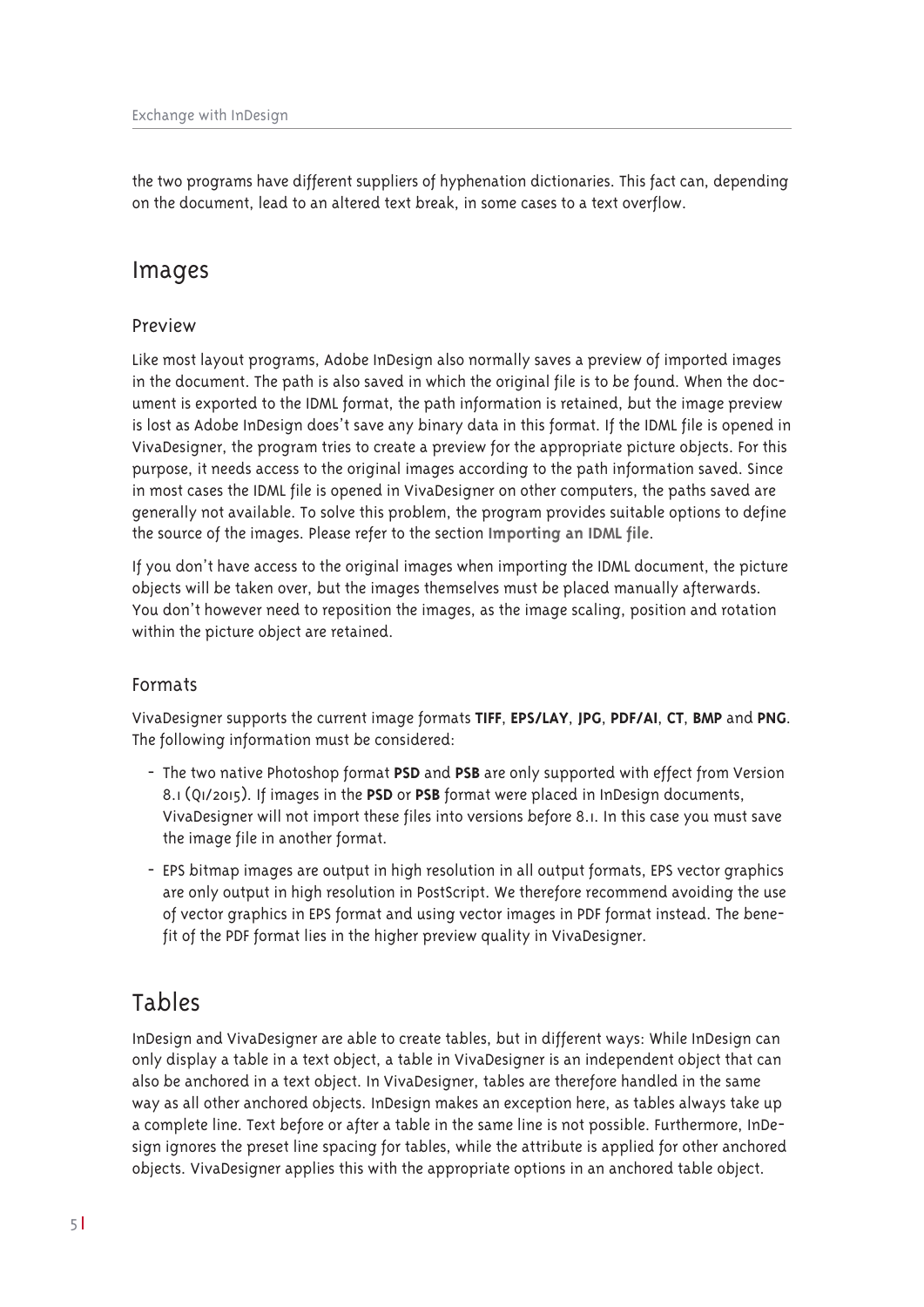The fact that tables in InDesign may be larger than the text object presents a problem. Thus a table of 100 x 100 mm may be created, while the text object it belongs to is only 5x5 mm. When taking over tables from InDesign, the program checks whether the content of a text object consists exclusively of a table. In this case, the program replaces the text frame with the table through an appropriate table object. If the text object contains further text in addition to the table, then the width of the table object will be constrained to the maximum width of the text object.

## Colors

InDesign and VivaDesigner manage colors by using a color name and an appropriate color definition. Both programs provide predefined base colors, which may not be changed: Black. White, Cyan, Magenta, Yellow and Registration. Furthermore, the user may either create his own colors from different models (CMYK, RGB, etc.) or select predefined colors from a list (e. g. Pantone, etc.). InDesign permits a color to be applied to an element (object, text, etc.) without the color being taken over in the color list. For management purposes these colors receive a color name internally that is not visible to the user. They are also assigned the attribute visible=false. Since due to this method a great many colors may be created in VivaDesigner, the program tries to reduce the number of colors and to map identical color definitions together.

For the conversion VivaDesigner carries out the following actions:

- I. First of all, all standard colors (Black, Cyan, etc,) are converted to and displayed as the standard colors of the same name in VivaDesigner ([Black], [Cyan], etc.).
- 2. Then all colors whose content (model and color value) corresponds to the five standard colors (White, Black, Cyan, Magenta, Yellow and Registration) mapped to the standard colors in VivaDesigner. In this way the color C=100 M=0 Y=0 K=0 will be mapped automatically to the standard color [Cyan].
- 3. Internal colors assigned the name uxx, that are invisible in InDesign (attribute visible=false), are mapped in VivaDesigner to a color with an appropriate mode and color value.

Example:

- The InDesign color "/uc9" Mode="Process" Space="RGB" ColorValue="255 177 0" will be mapped in VivaDesigner to the new RGB color R255 G177 Bo.
- The InDesign color "//ud5" Mode="Process" Space="CMYK" ColorValue="o o o 100" will be mapped in VivaDesigner to the existing standard color [Black].
- The InDesign color "//u2749" Mode="Process" Space="CMYK" ColorValue="52 0 35 32" will be mapped in VivaDesigner to the new CMYK color C52 Mo Y35 K32.
- 4. Colors with an identical definition (model and color value) that occur several times in InDesign will not be taken over, that is, they will be mapped to existing colors. These colors with identical content appear in the IDML if in InDesign non-visible colors are used frequently.
- 5. Spot colors (Pantone, HKS, etc.) are taken over with their name and the corresponding CMYK value. There is no mapping to existing color tables in VivaDesigner, as you cannot be sure that all tables are also available in VivaDesigner or if they represent the same color values. The spot colors also receive the same screen angle that was applied to them in InDesign.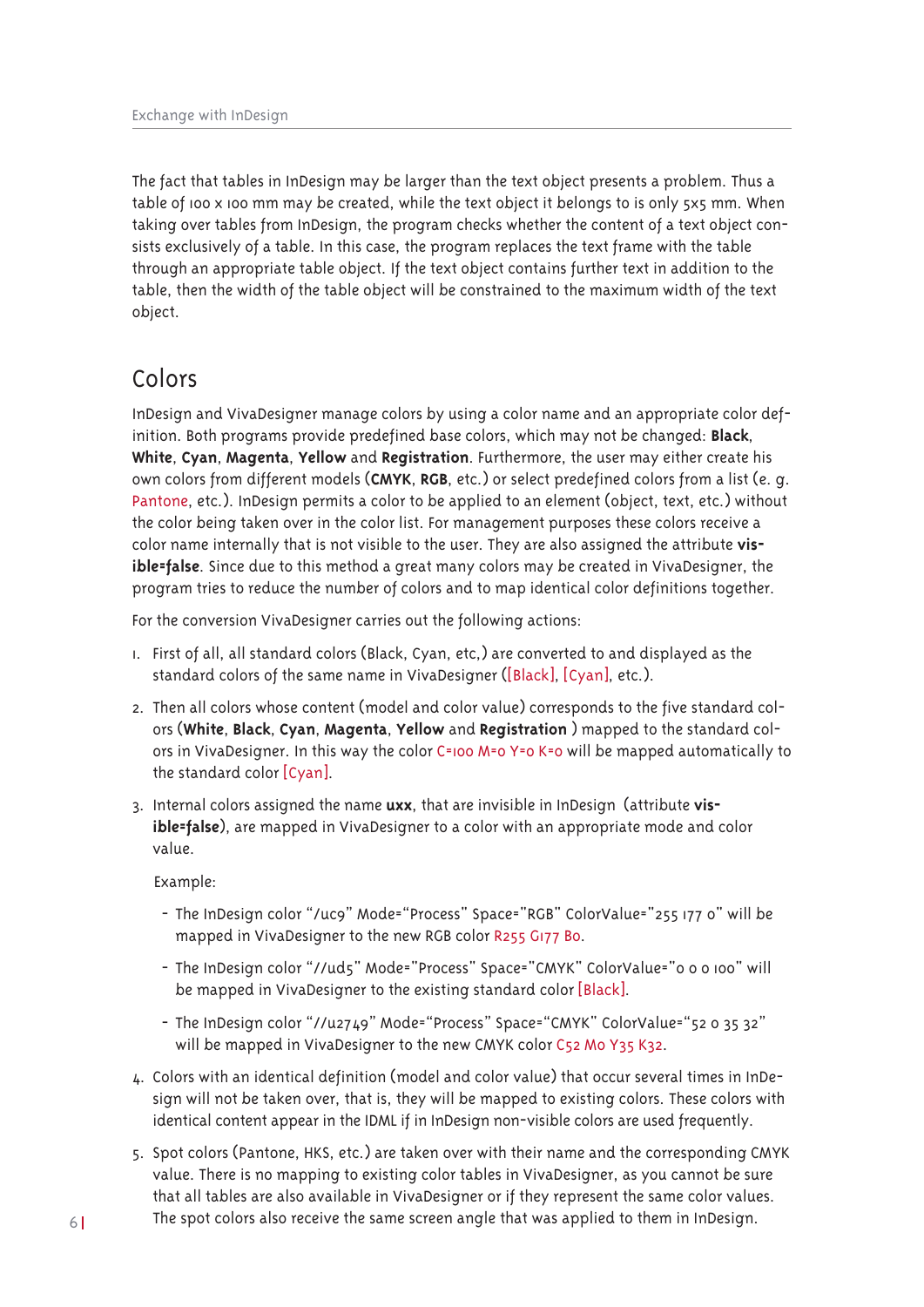Thus the angle 15 is applied to Cyan, 75 to Magenta, 45 to Black and o to Yellow. In the angles of Cyan and Magenta InDesign and VivaDesigner differ, so that the two angles are exchanged. Therefore the list already contains a mapping to the required screen angle.

- 6. Color blends (gradients) are constructed differently in InDesign and VivaDesigner. The only thing they have in common is the fact that a blend can consist of several colors. Blends are more complex in InDesign but cannot receive a name. When blends are imported, VivaDesigner uses the internal name from the InDesign document. If a blend starts with a name containing u, the program applies the term \_InDesign-Blend- to make it clear that this is not a normal color.
- 7. All other colors that for example do not adhere to the RGB or CMYK standard are not imported at present.
- 8. Settings for overprint and trapping of colors are also not taken over.

### Style sheets

When importing, all Paragraph Style Sheets and Character Style Sheets are taken over. This goes both for style sheets created by the user and also for the internal style sheets that InDesign creates automatically for manually assigning to text. For the user only the style sheets are visible in VivaDesigner that were created manually. Since the two programs follow different concepts for the handling of style sheets, the standard style sheet will be taken over from InDesign.

## Importing an IDML file

#### Import IDML file

- 1. Select the command Open in the File menu and choose the option InDesign Markup (\*.IDML) in the popup menu File Type.
- 2. Select an IDML file and click the Open button.
- 3. Choose the required options in the settings dialog (General tab) to define the assignment of attributes to the text:
	- Choose the option Apply Styles with Style Sheets if all text attributes and style sheets should be taken over.
	- Choose the option Apply Styles without Style Sheets if all text attributes should be taken over and applied to the text, but that the style sheets should not be taken over. This option is helpful if you want to change the organisation of the style sheets in VivaDesigner.
	- Choose the option Plain Text if plain text without any attributes is required.
- 4. Choose the required options in the settings dialog (General tab) to define the text breaks:
	- Choose the option Remove Discretionary Hyphen if in the text all the discretionary hyphens should be removed. This option is helpful if you don't want to take over any invisible hyphens that cause a text break. If the option is not selected, all discretionary hyphens will be retained in the text.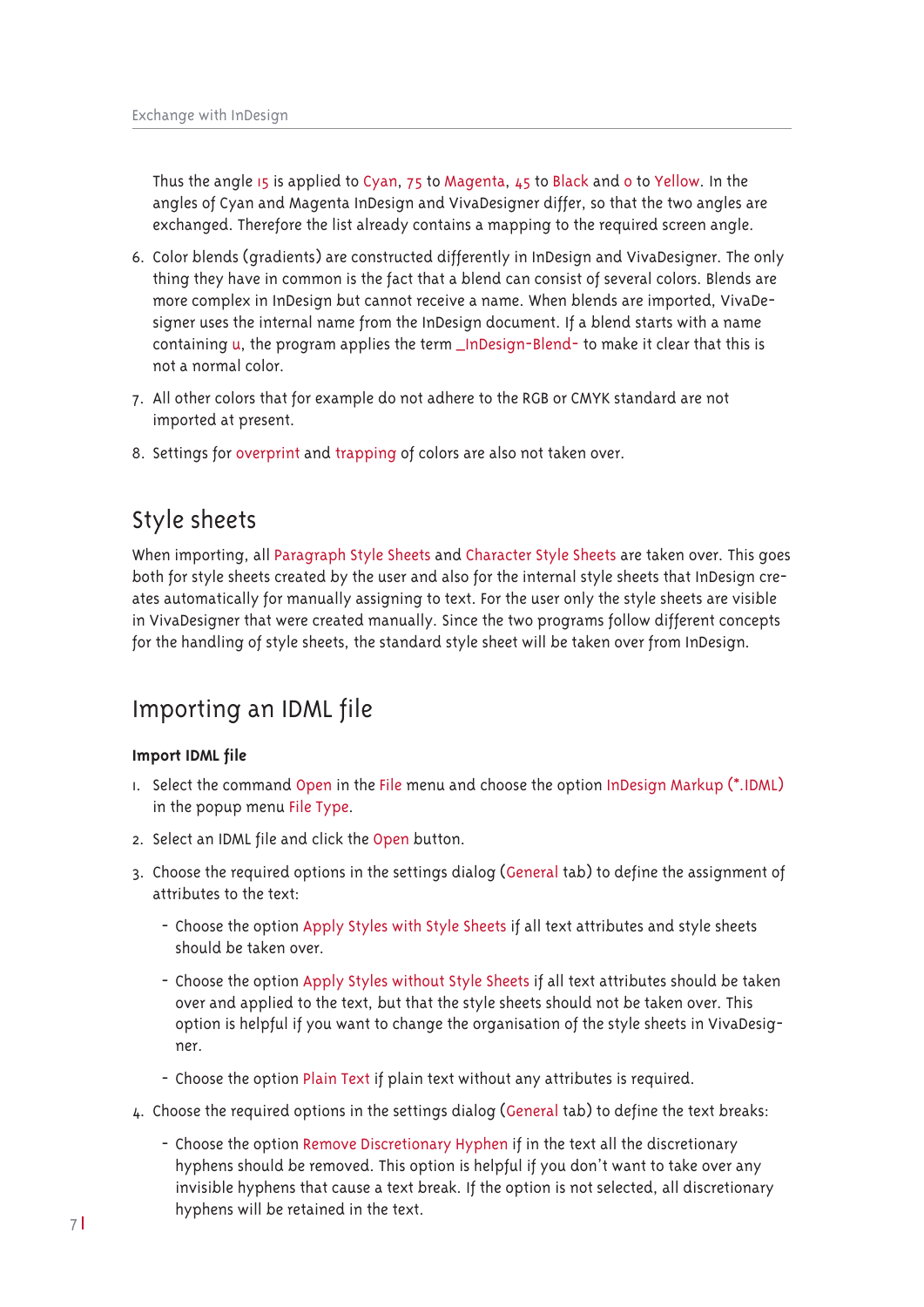- Choose the option Remove Forced Line Break if in the text all forced line breaks should be removed. This option is helpful if you don't want to take over any paragraph breaks. If the option is not selected, all forced line breaks (soft return) will be retained in the text.
- Choose the option Convert Bullets and Numbers to Text if lists in the text should be converted to plain text. The list attributes can be reapplied in VivaDesigner as required, if necessary using Style Sheets. For further information on this subject, please refer to the chapter entitled Bullets and Numbering.
- Choose the option Import Footnotes to import all the footnotes contained in the IDML document. If the option is not selected, the footnotes will be ignored.
- Choose the option Increase Text Object Height by if all text objects should be increased in height by an individual value. This option is helpful if for example in InDesign the height of the text objects has been adapted to the amount of text. Depending on the font used, it may be that on importing the last line of a text object can no longer be displayed, because the height calculation works differently in the two programs. In most cases an increase of 0.1 mm (0.283pt) is sufficient to solve the problem. If the option is not selected, the height of the text object defined in InDesign will be retained. The overflow symbol shows that not all the text can be displayed in the text object.
- 5. Choose the required options in the settings dialog (General tab) to define which path the program should use for images:
	- Choose the option Use Image Paths From IDML if you have access to the paths that were used to import the images into InDesign.
	- Choose the option Use Document Path Including Subfolders if the images are in the same folder as the IDML file. With this option, the subfolders of the selected folder will also be checked.
	- Choose the option Select Custom Path if you want to define explicitly in which folder the images are to be found. With this option, the subfolders of the selected folder will also be checked.
- 6. Choose the required options in the settings dialog (Options tab) to define how further editing of the documents will be optimized:
	- Choose the option Don't Import Lines without Line Width if only lines with a line width should be imported.
	- Choose the option Convert Empty Text Objects to Graphic Objects if empty text objects are to be converted to graphic objects for easier editing.
	- Choose the option Convert Empty Image Objects to Graphic Objects if empty picture objects are to be converted to graphic objects.
	- Choose the option Convert Oversized Floating Objects to Anchor Objects if you want to ensure that anchored objects that are wider than the text object will be displayed in VivaDesigner.
	- Choose the option Flatten Layers to flatten layers to one single layer.
	- Choose the option Ignore Guidelines if guidelines should not be imported.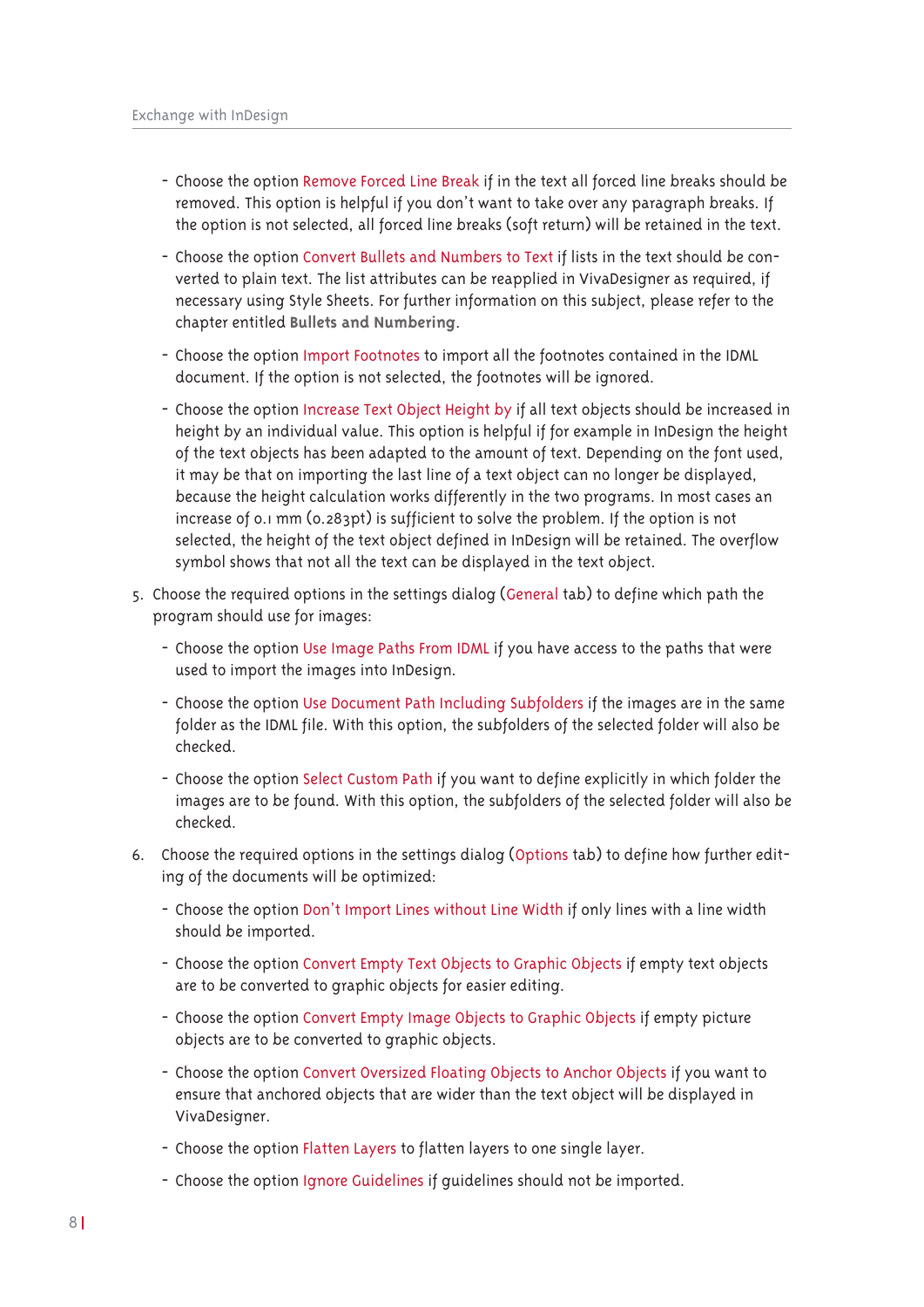- Choose the option Increase Text Object Width to Table Object Width if text objects containing a table as a floating object should be enlarged.
- Choose the option Increase Table Cell Height by if all cells in a table should be increased in height by an individual value. This option is helpful if for example in InDesign the height of the table cells has been adapted to the amount of text. Here the same principles apply as with the option Increase Text Object Height by.
- Choose the option Janore Different Line Spacings to define how different Line spacing or Leading settings in the InDesign document should be treated. Activate the option to ignore the different Line spacing or Leading settings. In this case the Line Spacing used for the first character will be applied to the paragraph. The option has a positive effect on the calculation speed. If the option is not selected, the program checks if the paragraph contains a manual line break (Soft Return) after which a new Line Spacing was set. In this case the line break will be replaced automatically with a paragraph break (Return) when the document is

imported. Otherwise different Line spacing or Leading settings will be ignored. Please refer to the section Character and paragraph attributes in this chapter.

7. When you have chosen all the options you need, click OK to open the IDML document.

## General Tips for Export (w.e.f. Version 8)

Generally InDesign takes over all pages, colors, layers and objects with an accuracy of 1/1000 pt or millimeter. Scaling and cropping of images are both taken over correctly. With PDFs the InDesign Option Crop Box is used automatically.

You can therefore convert VivaDesigner documents almost loss-free and without further editing to InDesign, providing you adhere to specific aspects, particularly with regard to text:

- I. In the Preferences -> Text -> Text Lines -> Method, choose the Option Font Size. This method corresponds largely to the method with which InDesign calculates line spacing.
- 2. Switch off the option Optical Alignment in VivaDesigner, which is set to Automatic by default. With this option, the surface for text display in VivaDesigner is enlarged, which means that the text may extend beyond the edge of the text object, depending on the character in question (e.g. the letter A) or is fixed to the beginning or end of the text object (e.g. the letter H). In InDesign, however, the surface for text display is reduced. Therefore with text objects that are calculated exactly on the width of the text, text overflow may appear in InDesign.
- 3. If you set text indents in style sheets, the value for the first line AND the following lines should be set. Therefore you should avoid setting only the indent for the first line in Style Sheet "A" and setting only the indent for following lines in Style Sheet "B".
- 4. In VivaDesigner, avoid options that are not available in InDesign: Character Background, Character Frame, Paragraph Background, Paragraph Frame, hyphenation quality, text writing direction, Baseline Orientation, Line Counter, outline drop caps, drop cap indents, Layouts, Layout Style Sheets, Layout spacing as well as special Footnote and Endnote options.
- 5. Avoid using options in VivaDesigner that are not available in every version of InDesign or are not exported by VivaDesigner(e.g. Change Tracking in VivaDesigner).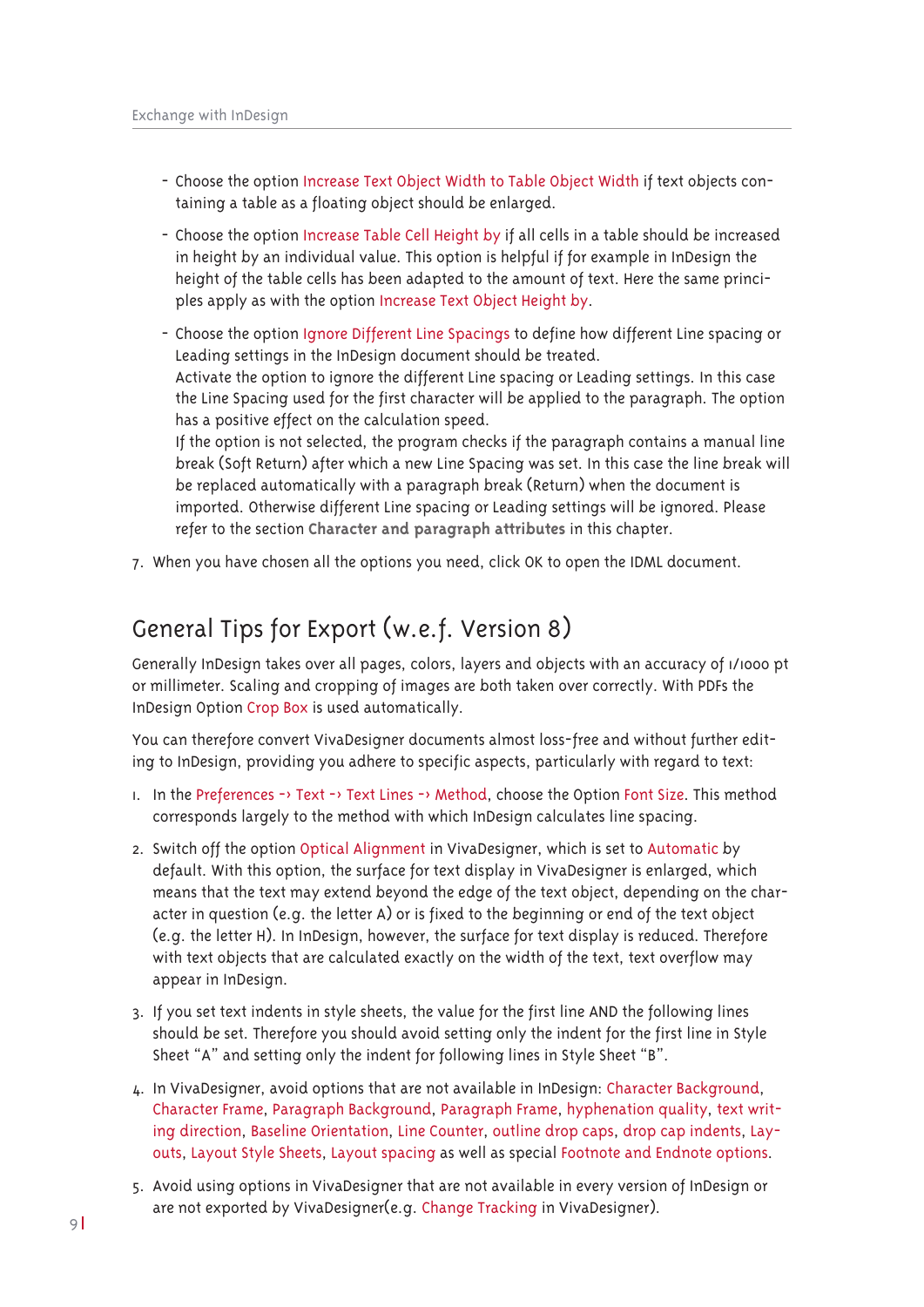6. VIVA works permanently on improving the exchange with InDesign. If you find errors, have suggestions or questions regarding the exchange, you are welcome to contact us at any time. We are grateful for any hints or tips we may receive.

## Exporting an IDML file

#### **Export IDML file**

- I. Select the command Save As in the File menu and choose the option InDesign Markup (\*.IDML) in the popup menu File Type.
- 2. Select a folder, enter a file name and click the Save button.
- 3. Choose the required options in the IDML Export Options dialog:
	- Choose the option Use Image Paths From Document if you have access to the paths that were used to import the images to VivaDesigner.
	- Choose the option Replace Image Path Prefix if you have no access to the paths that were used to import the images to VivaDesigner, or if the paths cannot be used on another operating system. This option is particularly helpful if for example you want to replace Windows paths with Mac OS paths.
	- Choose the option Select Custom Path if you want to define explicitly with which path all existing paths should be replaced.